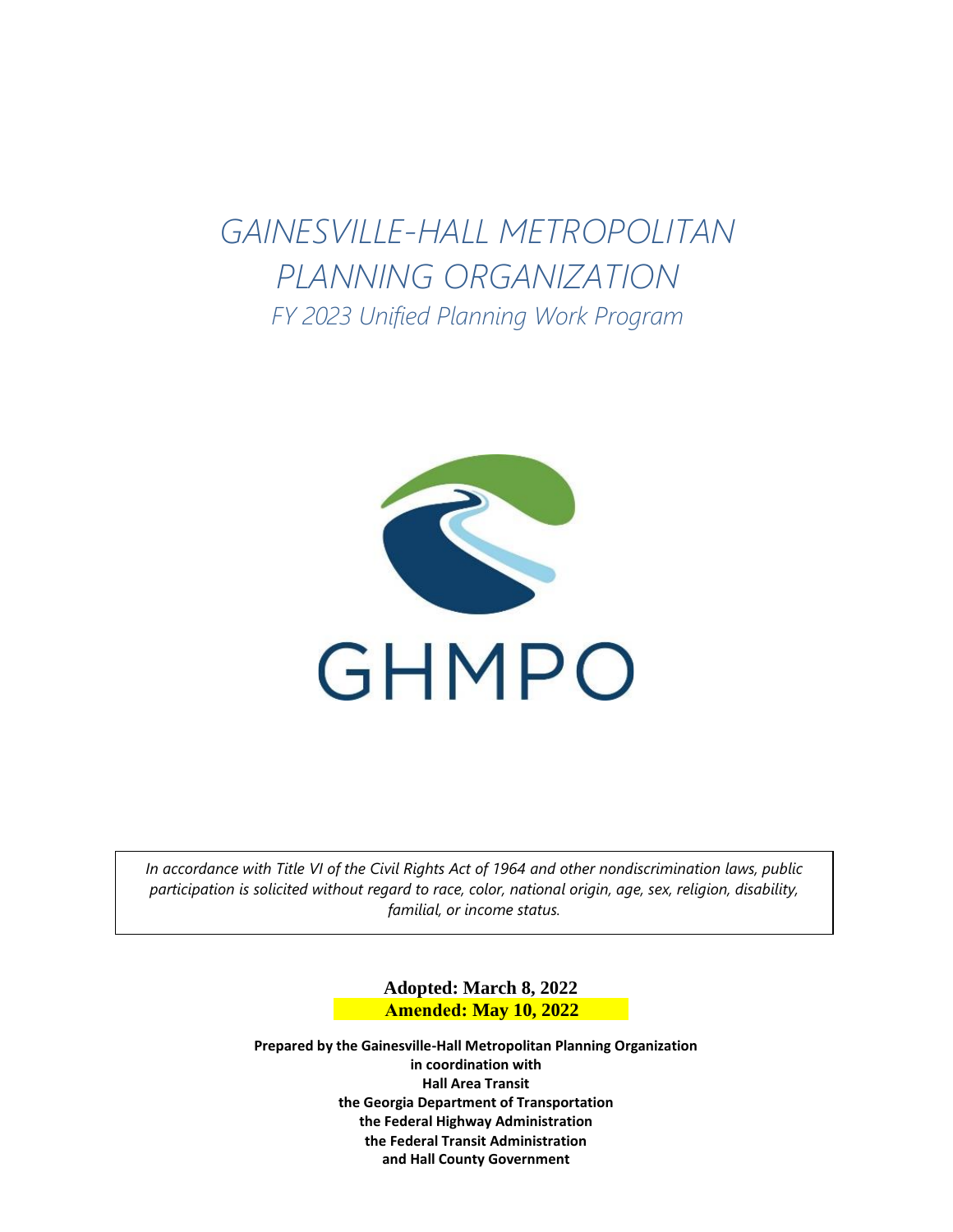

# A Resolution by the Gainesville-Hall Metropolitan Planning Organization Policy Committee Adopting Amendment #1 to the FY 2023 Unified Planning Work Program (UPWP)

WHEREAS, the Gainesville-Hall Metropolitan Planning Organization is the designated Metropolitan Planning Organization for transportation planning within the Gainesville Metropolitan Area Boundary which includes all of Hall County and a portion of Jackson County following the 2010 Census; and

WHEREAS, the Policy Committee (PC) is the recognized decision making body for transportation planning with the Gainesville-Hall Metropolitan Planning Organization (GHMPO); and

WHEREAS, the Infrastructure Investment and Jobs Act (IIJA) requires the Metropolitan Planning Organization to develop and adopt a Unified Planning Work Program; and

WHEREAS, the Unified Planning Work Program is consistent with all plans, goals, and objectives of the Gainesville-Hall Metropolitan Planning Organization.

NOW, THERE, BE IT RESOLVED that the Gainesville-Hall Metropolitan Planning Organization adopts Amendment #1 to the FY 2023 Unified Planning Work Program, adding the intent to produce a Zero Emission Transition Plan for Hall Area Transit to Work Element 5.2 - "Long Range Transportation Planning."

| Kathy Cooper<br>and seconded by PC member<br>A motion was made by PC member __<br>Ed Asbridge and approved this the 10th of May, 2022.<br>Mayor Sam Couvillon, Chair<br><b>Policy Committee</b> |  |
|-------------------------------------------------------------------------------------------------------------------------------------------------------------------------------------------------|--|
| of and sworn to me this the 10 <sup>th</sup> of May, 2022<br>sion expires 1-22-24                                                                                                               |  |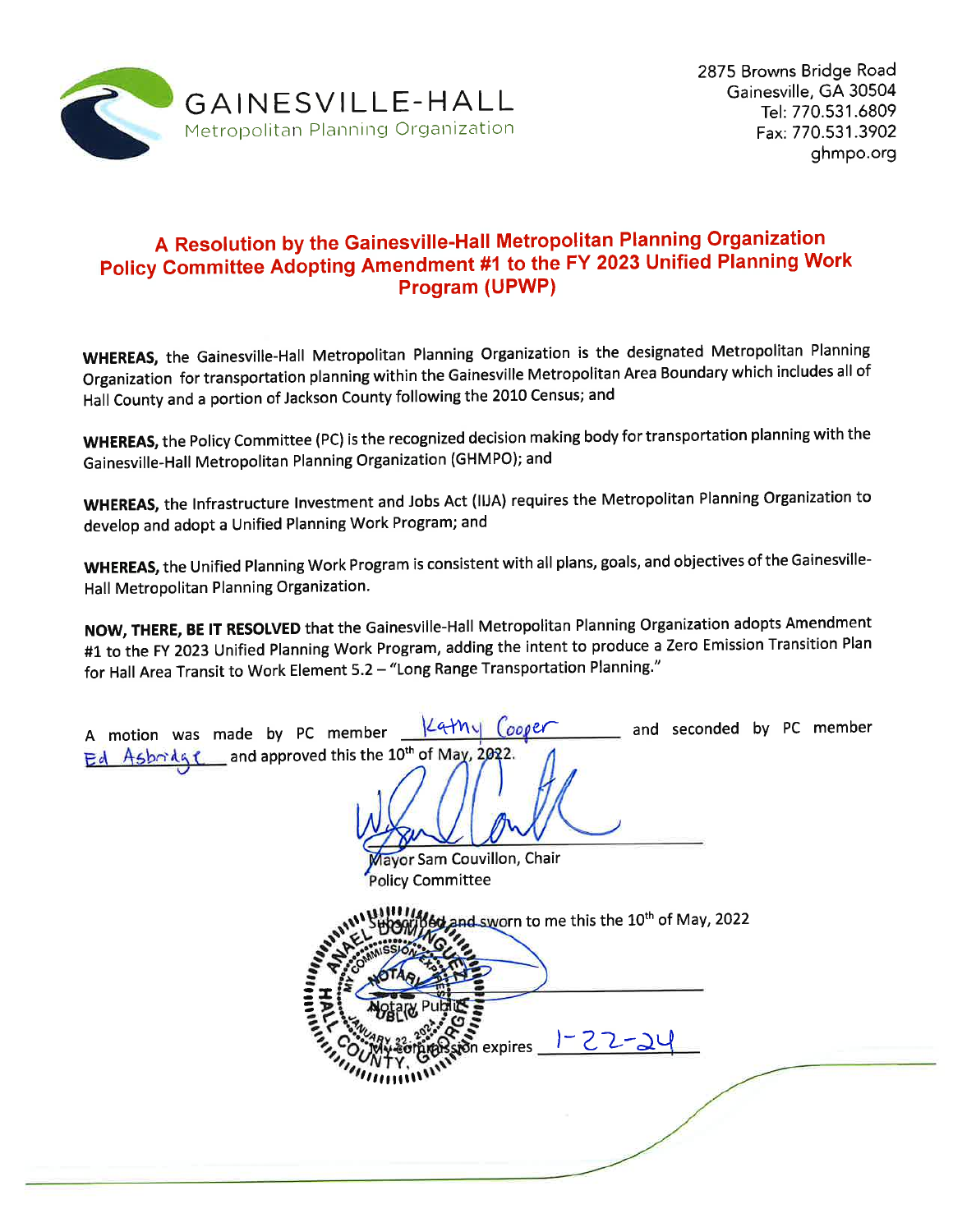# U.S. Department of Transportation

The Federal Highway Administration (FHWA) and the Federal Transit Administration (FTA) jointly approve the UPWP. These two federal agencies provide valuable input into the process leading to the development of this document.

FHWA develops regulations, policies, and guidelines to achieve safety, access, economic development, and other goals of FHWA programs, and provides federal financial resources, technical training, education, and assistance to state and local transportation agencies.

FTA provides financial assistance and oversees grants to state and local transit providers, primarily through its regional and metropolitan offices. FTA is responsible for ensuring that grantees follow federal mandates along with statutory and administrative requirements. To better facilitate grant applications for the FTAs 5303 funds, the estimated FY2023 funds are shown for the appropriate work categories.

### Georgia Department of Transportation

The Georgia Department of Transportation (GDOT) serves as the liaison between the MPO, the state, and the United States Department of Transportation (USDOT). The MPO works cooperatively with GDOT on various transportation tasks, which include: Transportation Improvement Program, Long Range Transportation Plan, and Travel Demand Modeling. GDOT is the direct recipient of federal planning funds, and the MPOs are sub-recipients of these funds. Therefore, GDOT provides grant oversight of Federal Planning (PL) funds. GDOT also reviews and approves UPWPs and TIPs before requesting concurrency from FHWA and FTA.

# **E. FY 2022 Accomplishments**

The GHMPO accomplished the following activities and studies in FY 2022:

- 1. Completed the Braselton Trail Study
- 2. Completed the Highlands to Islands Design Guide
- 3. Updated the Title VI Environmental Justice Analysis & Participation Plan
- 4. Continued the TCC Trails and McEver Road Subcommittees

# **F. GHMPO's Planning Priorities in FY 2023**

The GHMPO will work towards the following  $\overline{9}$  planning priorities in FY 2023:

- 1. Apply for additional PL Funds through the PL Funds Review Committee to begin updating the GHMPO Bicycle and Pedestrian Plan (see Task #4, Sub-Element 4.5).
- 2. Conduct a Zero Emission Transition Plan for Hall Area Transit (see Task #5, Sub-Element 5.2).
- 3. Amend the current Regional Transportation Plan through agency, stakeholder, and public coordination, as necessary (see Task #4, Sub-Element 4.3).
- 4. Amend the Transportation Improvement Program, as necessary (See Task #4, Sub-Element 4.4).
- 5. Continue to plan for and help advance the Highlands to Islands Trail Network within Hall County through the continuation of the TCC Trails Subcommittee (See Task #4, Sub-Element 4.1).